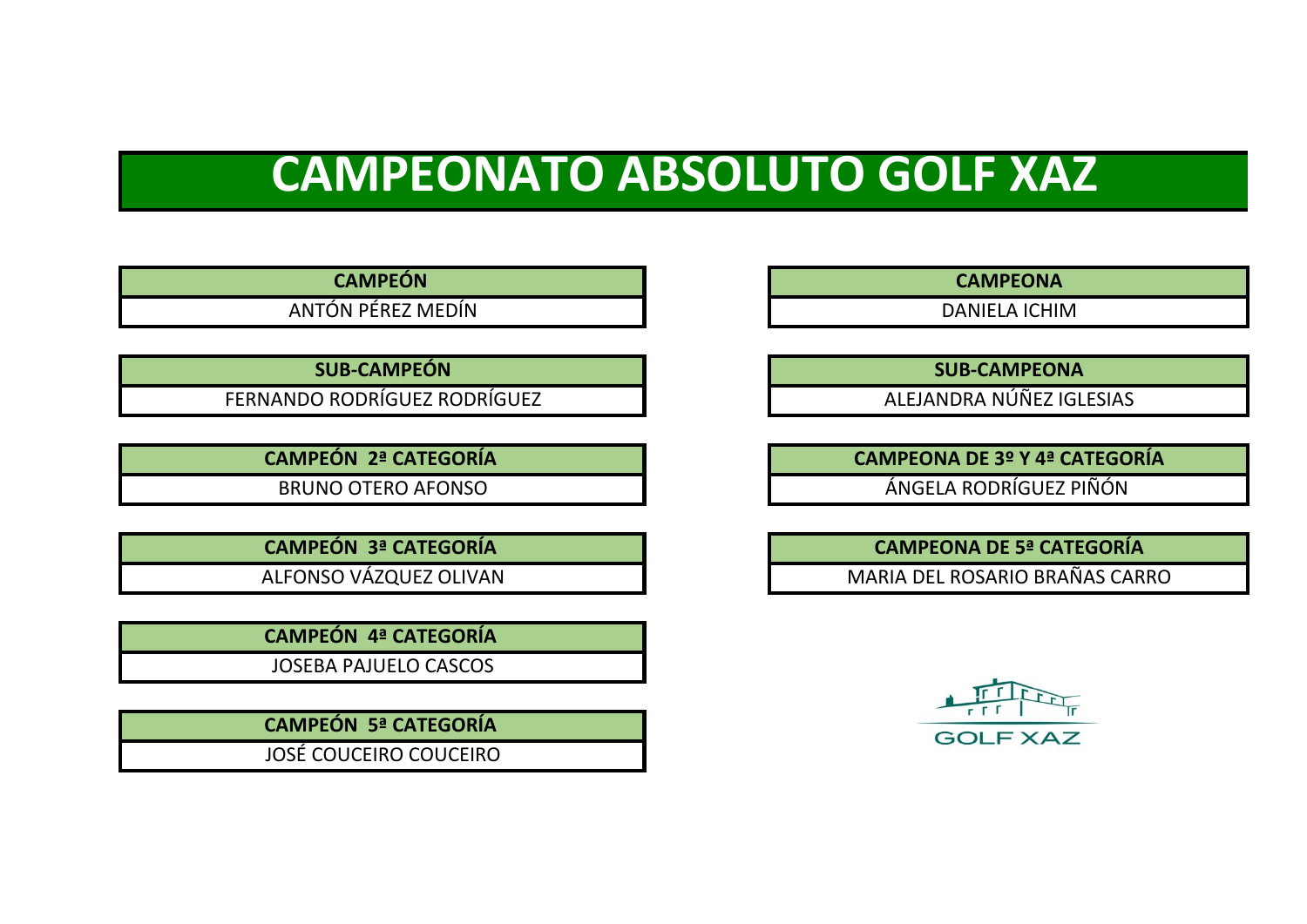

#### *Resultados CABALLEROS SCRATCH*

| Pos                 | <b>Nombre</b><br>ANTON PEREZ MEDIN                   | +5             | <b>Total Golpes M/F HCE</b><br>77 | M      | 2.5          | <b>HCJ</b>     |
|---------------------|------------------------------------------------------|----------------|-----------------------------------|--------|--------------|----------------|
| 1                   | FERNANDO RODRIGUEZ RODRIGUEZ                         | $+7$           |                                   |        | 3.6          | $\mathbf{1}$   |
| $\overline{c}$<br>3 |                                                      | $+10$          | 79<br>82                          | М      | 12.1         | $\overline{2}$ |
|                     | ALFONSO VAZQUEZ OLIVAN                               | $+11$          | 83                                | М      |              | 11             |
| 4                   | LUCIANO ARMELLINO<br><b>BRUNO OTERO AFONSO</b>       | $+11$          | 83                                | М      | 13.1<br>5.4  | 12<br>4        |
| 5                   |                                                      |                |                                   | М      |              |                |
| 6<br>$\overline{7}$ | JOSE TRILLO CASTELO<br>ALEJANDRO DE LA TORRE ENCINAS | $+13$<br>$+15$ | 85<br>87                          | М      | 11<br>16.6   | 10             |
|                     |                                                      |                |                                   | М      |              | 16             |
| 8                   | JOSEBA PAJUELO CASCOS<br>ANDRES BARRO PARGA          | $+16$<br>$+16$ | 88<br>88                          | М      | 23.8<br>15.8 | 23<br>15       |
| 9<br>10             | ANTONIO NUÑEZ FEAL                                   | $+16$          | 88                                | М<br>М | 14           | 13             |
| 11                  | JOSE FRANCISCO PURRINOS FERNANDEZ                    | $+17$          | 89                                | М      | 13.9         | 13             |
| 12                  | PHILIPPE MANUEL FERROL                               | $+19$          | 91                                | М      | 23.9         | 23             |
| 13                  | ANTONIO DE LA MORENA PARDO                           | $+19$          | 91                                | М      | 17.2         | 16             |
| 14                  | RAMON RODRIGUEZ ENRIQUEZ                             | $+21$          | 93                                | М      | 26           | 26             |
| 15                  | <b>JORGE TRILLO RIOS</b>                             | $+21$          | 93                                | M      | 19.5         | 19             |
| 16                  | JOSE LUIS LAZARO ALCANTARA                           | $+21$          | 93                                | М      | 16.6         | 16             |
| 17                  | FERNANDO BORDALLO CORTINA                            | $+21$          | 93                                | М      | 16.1         | 15             |
| 18                  | SANTIAGO FRANCO MONTEAGUDO                           | $+23$          | 95                                | М      | 15.9         | 15             |
| 19                  | SANTIAGO IVAN MARIÑAS SANCHEZ                        | $+25$          | 97                                | М      | 24.9         | 24             |
| 20                  | MARCO MONICO TAMARGO                                 | $+25$          | 97                                | М      | 23           | 22             |
| 21                  | RAMON FABREGAS CASAL                                 | $+26$          | 98                                | M      | 17.9         | 17             |
| 22                  | FRANCISCO JAVIER PARDO DOMINGUEZ                     | $+26$          | 98                                | М      | 17.2         | 16             |
| 23                  | FERNANDO FERNANDEZ LOPEZ                             | $+27$          | 99                                | М      | 18.6         | 18             |
| 24                  | TOMAS DE ARTAZA GALANTE                              | $+28$          | 100                               | М      | 18.5         | 18             |
| 25                  | FRANCISCO JAVIER GARCIA LOPEZ                        | $+29$          | 101                               | М      | 18.4         | 18             |
| 26                  | JOSE COUCEIRO COUCEIRO                               | $+33$          | 105                               | М      | 26.5         | 26             |
| 27                  | ANTONIO VAZQUEZ OLIVAN                               | $+33$          | 105                               | М      | 25.4         | 25             |
| 28                  | PABLO LOPEZ FOUZ                                     | $+34$          | 106                               | М      | 36           | 36             |
| 29                  | <b>ENRIQUE REY SEIJO</b>                             | $+34$          | 106                               | М      | 26           | 26             |
| 30                  | FEDERICO ZAMORA COLETTA                              | $+35$          | 107                               | М      | 20.6         | 20             |
| 31                  | AITOR DE ARTAZA MONTERO                              | $+36$          | 108                               | м      | 29.5         | 29             |
| 32                  | <b>JAVIER PEREZ MILLARES</b>                         | $+39$          | 111                               | м      | 34.9         | 35             |
| 33                  | ALFONSO FERNANDEZ GARRIDO                            | $+40$          | 112                               | М      | 36           | 36             |
| 34                  | BERNARDO FRANCISCO FERNANDEZ                         | $+48$          | 120                               | м      | 32.3         | 32             |
| 35                  | CARLOS FERRIN MUÑIZ                                  | $+53$          | 125                               | M      | 36           | 36             |
| 36                  | PABLO SOMOZA DIGON                                   | $+55$          | 127                               | M      | 36           | 36             |
| NP                  | PABLO A SANDE GARCIA                                 |                |                                   | М      | 14.3         | 13             |

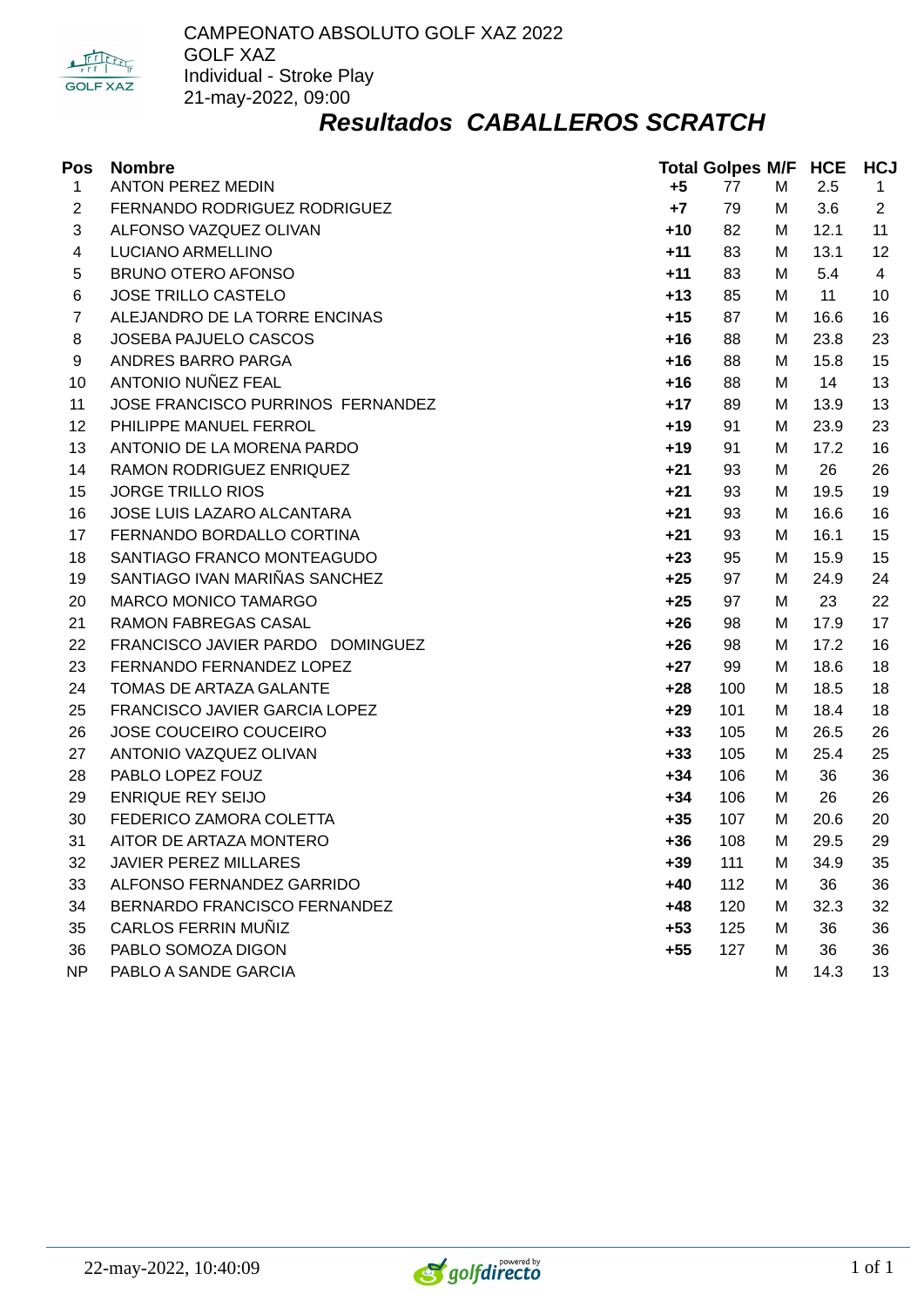

#### *Resultados CABALLEROS 2ª CATEGORÍA*

| <b>Pos Nombre</b>              |       | <b>Total Golpes M/F HCE HCJ</b> |   |                 |      |
|--------------------------------|-------|---------------------------------|---|-----------------|------|
| 1 ANTON PEREZ MEDIN            |       | <b>+5</b> 77 M 2.5 1            |   |                 |      |
| 2 FERNANDO RODRIGUEZ RODRIGUEZ |       | $+7$ 79 M 3.6 2                 |   |                 |      |
| 3 BRUNO OTERO AFONSO           | $+11$ | -83                             |   | M 5.4 4         |      |
| 4 JOSE TRILLO CASTELO          | $+13$ | 85.                             | M | $\overline{11}$ | - 10 |

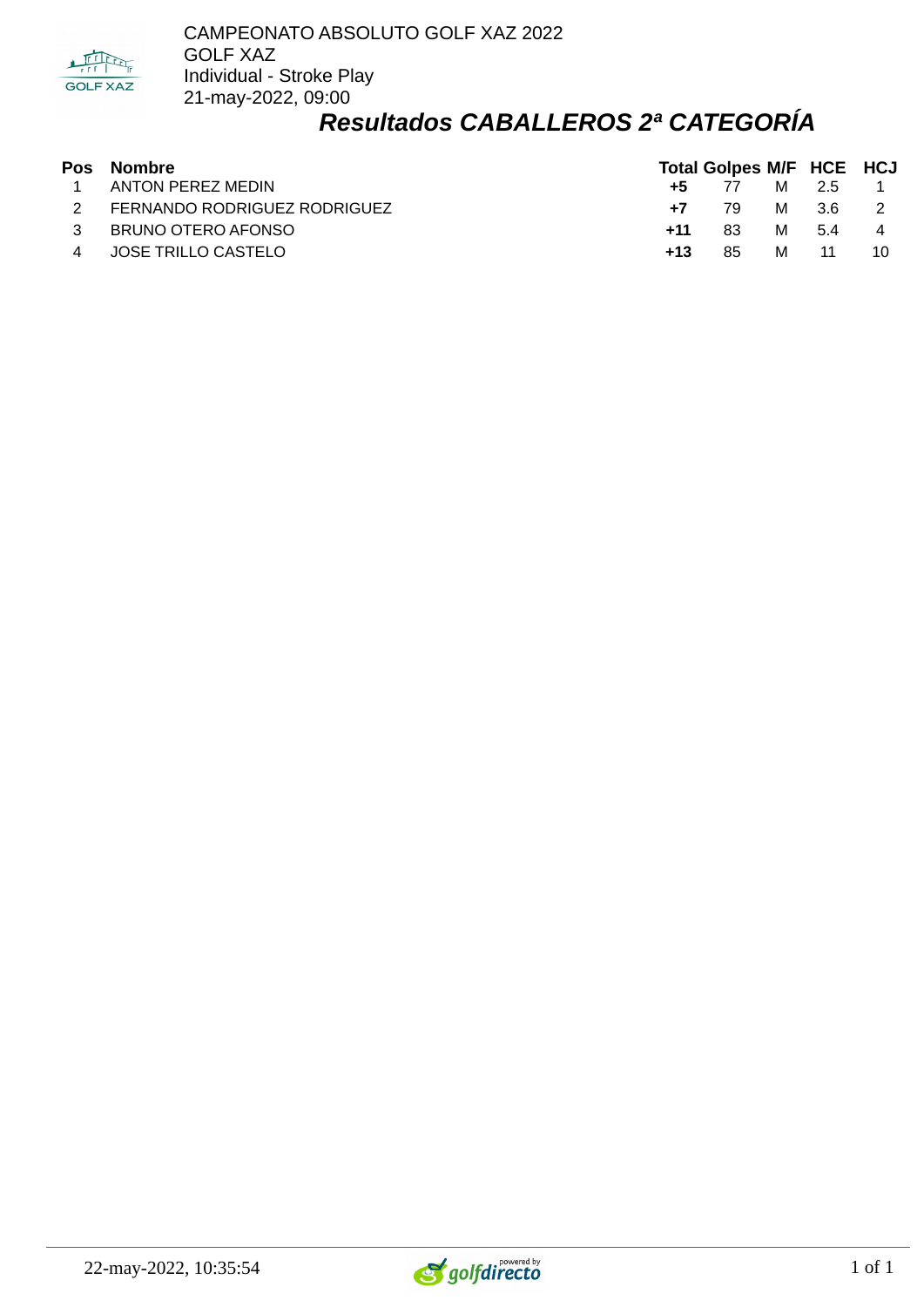

#### *Resultados CABALLEROS 3ª CATEGORÍA*

| Pos | <b>Nombre</b>                            |       | <b>Total Golpes M/F</b> |   | <b>HCE</b> | <b>HCJ</b> |
|-----|------------------------------------------|-------|-------------------------|---|------------|------------|
| 1   | ALFONSO VAZQUEZ OLIVAN                   | $+10$ | 82                      | М | 12.1       | 11         |
| 2   | LUCIANO ARMELLINO                        | $+11$ | 83                      | м | 13.1       | 12         |
| 3   | ALEJANDRO DE LA TORRE ENCINAS            | $+15$ | 87                      | м | 16.6       | 16         |
| 4   | ANDRES BARRO PARGA                       | $+16$ | 88                      | М | 15.8       | 15         |
| 5   | ANTONIO NUÑEZ FEAL                       | $+16$ | 88                      | М | 14         | 13         |
| 6   | <b>JOSE FRANCISCO PURRINOS FERNANDEZ</b> | $+17$ | 89                      | М | 13.9       | 13         |
| 7   | ANTONIO DE LA MORENA PARDO               | $+19$ | 91                      | м | 17.2       | 16         |
| 8   | JOSE LUIS LAZARO ALCANTARA               | $+21$ | 93                      | М | 16.6       | 16         |
| 9   | FERNANDO BORDALLO CORTINA                | $+21$ | 93                      | м | 16.1       | 15         |
| 10  | SANTIAGO FRANCO MONTEAGUDO               | $+23$ | 95                      | М | 15.9       | 15         |
| 11  | <b>RAMON FABREGAS CASAL</b>              | +26   | 98                      | м | 17.9       | 17         |
| 12  | FRANCISCO JAVIER PARDO DOMINGUEZ         | $+26$ | 98                      | М | 17.2       | 16         |
| 13  | FRANCISCO JAVIER GARCIA LOPEZ            | $+29$ | 101                     | М | 18.4       | 18         |
| NP. | PABLO A SANDE GARCIA                     |       |                         | M | 14.3       | 13         |

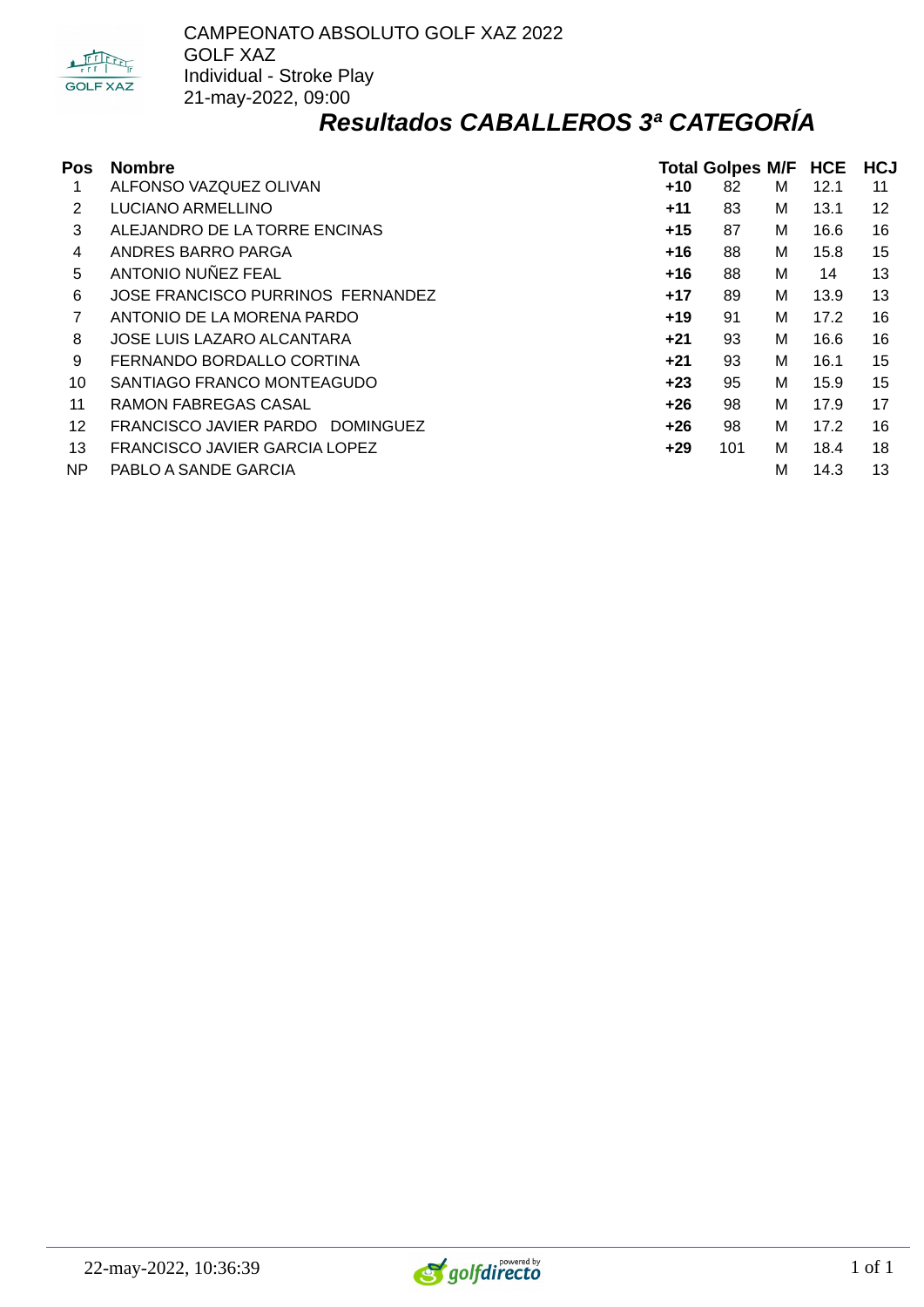

#### *Resultados CABALLEROS 4ª CATEGORÍA*

| Pos | <b>Nombre</b>                 | <b>Total Golpes M/F HCE</b> |     |   |      |    |  |  |
|-----|-------------------------------|-----------------------------|-----|---|------|----|--|--|
|     | <b>JOSEBA PAJUELO CASCOS</b>  | $+16$                       | 88  | м | 23.8 | 23 |  |  |
| 2   | PHILIPPE MANUEL FERROL        | $+19$                       | 91  | м | 23.9 | 23 |  |  |
| 3   | RAMON RODRIGUEZ ENRIQUEZ      | $+21$                       | 93  | м | 26   | 26 |  |  |
| 4   | <b>JORGE TRILLO RIOS</b>      | $+21$                       | 93  | м | 19.5 | 19 |  |  |
| 5   | SANTIAGO IVAN MARIÑAS SANCHEZ | $+25$                       | 97  | м | 24.9 | 24 |  |  |
| 6   | MARCO MONICO TAMARGO          | $+25$                       | 97  | M | 23   | 22 |  |  |
|     | FERNANDO FERNANDEZ LOPEZ      | $+27$                       | 99  | м | 18.6 | 18 |  |  |
| 8   | TOMAS DE ARTAZA GALANTE       | $+28$                       | 100 | м | 18.5 | 18 |  |  |
| 9   | ANTONIO VAZQUEZ OLIVAN        | $+33$                       | 105 | м | 25.4 | 25 |  |  |
| 10  | <b>ENRIQUE REY SEIJO</b>      | $+34$                       | 106 | M | 26   | 26 |  |  |
| 11  | FEDERICO ZAMORA COLETTA       | $+35$                       | 107 | M | 20.6 | 20 |  |  |

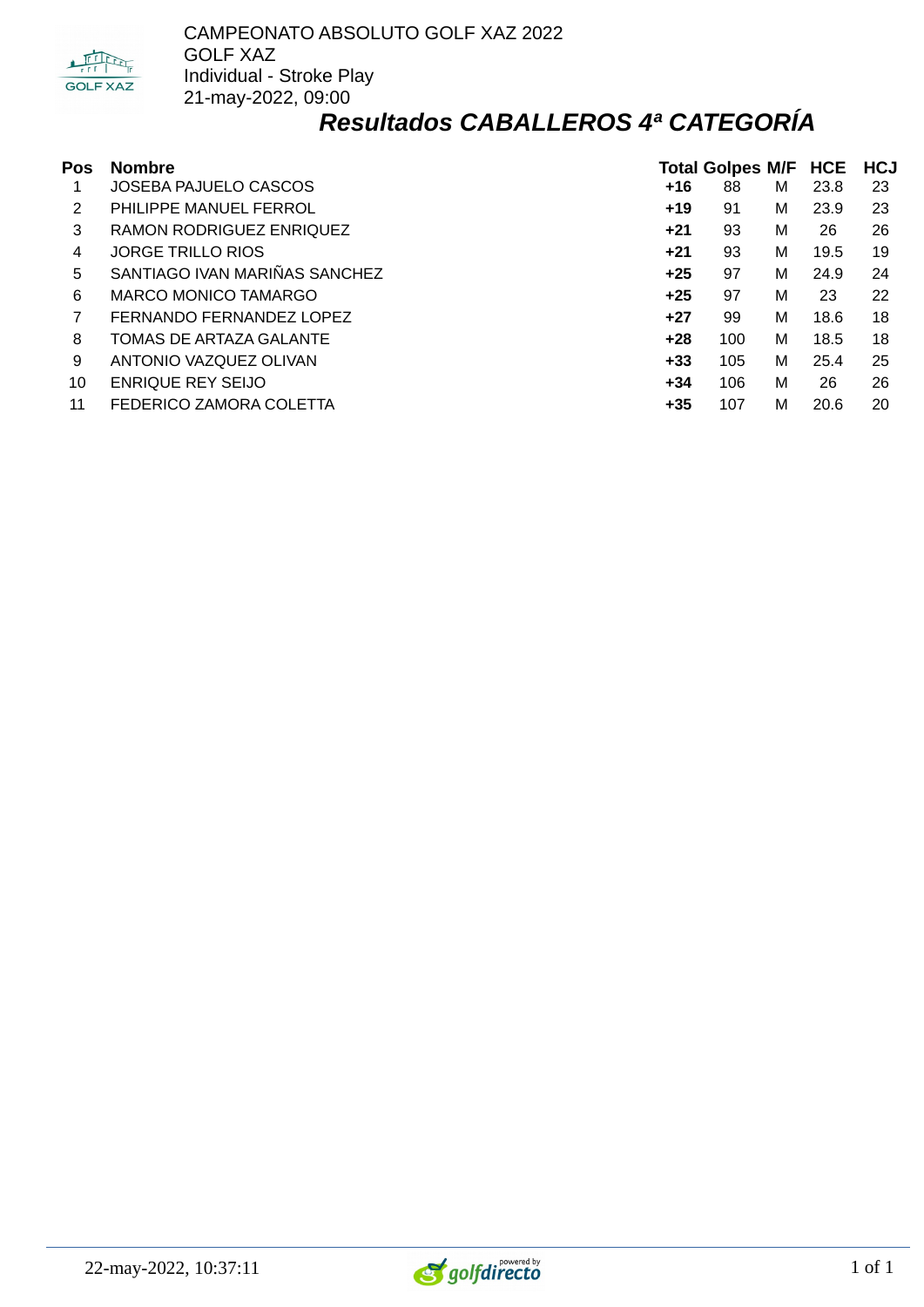

#### *Resultados CABALLEROS 5ª CATEGORÍA*

| Pos | <b>Nombre</b>                |       | Total Golpes M/F HCE HCJ |   |      |    |
|-----|------------------------------|-------|--------------------------|---|------|----|
|     | JOSE COUCEIRO COUCEIRO       | $+33$ | 105                      | M | 26.5 | 26 |
|     | PABLO LOPEZ FOUZ             | +34   | 106                      | м | 36   | 36 |
|     | AITOR DE ARTAZA MONTERO      | $+36$ | 108                      | м | 29.5 | 29 |
| 4   | <b>JAVIER PEREZ MILLARES</b> | $+39$ | 111                      | М | 34.9 | 35 |
| 5.  | ALFONSO FERNANDEZ GARRIDO    | $+40$ | 112                      | М | 36   | 36 |
| 6   | BERNARDO FRANCISCO FERNANDEZ | +48   | 120                      | М | 32.3 | 32 |
|     | CARLOS FERRIN MUÑIZ          | +53   | 125                      | М | 36   | 36 |
| 8   | PABLO SOMOZA DIGON           | +55   | 127                      | M | 36   | 36 |

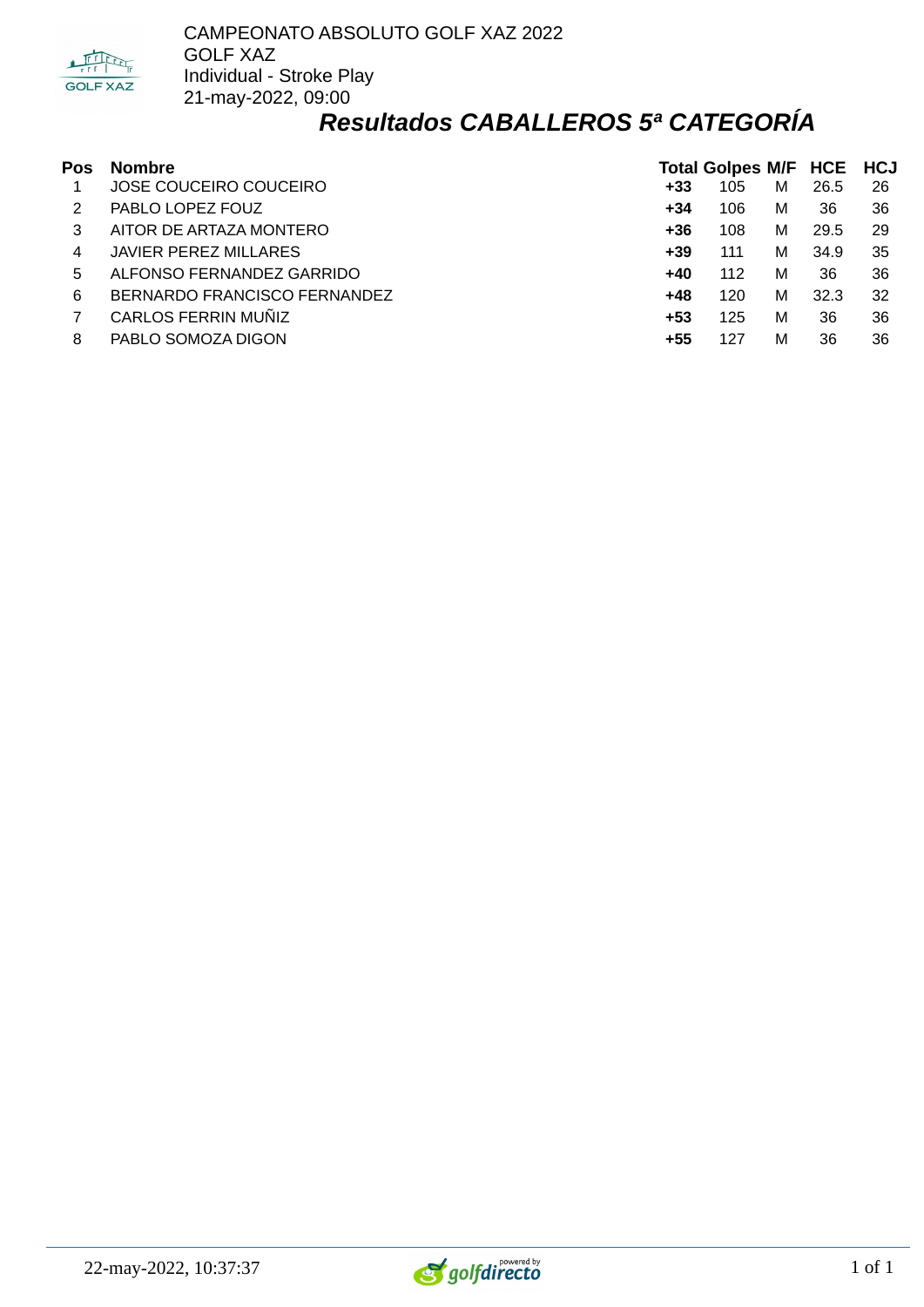

CAMPEONATO ABSOLUTO GOLF XAZ 2022 GOLF XAZ Individual - Stroke Play 21-may-2022, 09:00

#### *Resultados DAMAS SCRATCH*

| Pos | <b>Nombre</b>                  | Total Golpes M/F HCE HCJ |     |    |      |     |  |
|-----|--------------------------------|--------------------------|-----|----|------|-----|--|
|     | <b>DANIELA ICHIM</b>           | $+12$                    | 84  | F  | 15   | 12  |  |
|     | ALEJANDRA NUÑEZ IGLESIAS       | $+17$                    | 89  | F. | 26.5 | -23 |  |
| 3   | ANGELA RODRIGUEZ PIÑON         | $+17$                    | 89  | F. | 13.4 | 10  |  |
| 4   | JOSEFA SANCHEZ PUENTE          | $+24$                    | 96  | F  | 23.8 | 20  |  |
| 5.  | MARIA DOLORES FERNANDEZ COUTO  | $+31$                    | 103 | F. | 23.9 | 20  |  |
| 6   | MARIA DEL ROSARIO BRAÑAS CARRO | +42                      | 114 | F. | 35.5 | 32  |  |
|     | MARIA C. REY COUCEIRO          | +52                      | 124 | F  | 36   | 32  |  |
| R   | <b>BLANCA NUÑEZ IGLESIAS</b>   |                          |     |    | 26.3 | 23  |  |

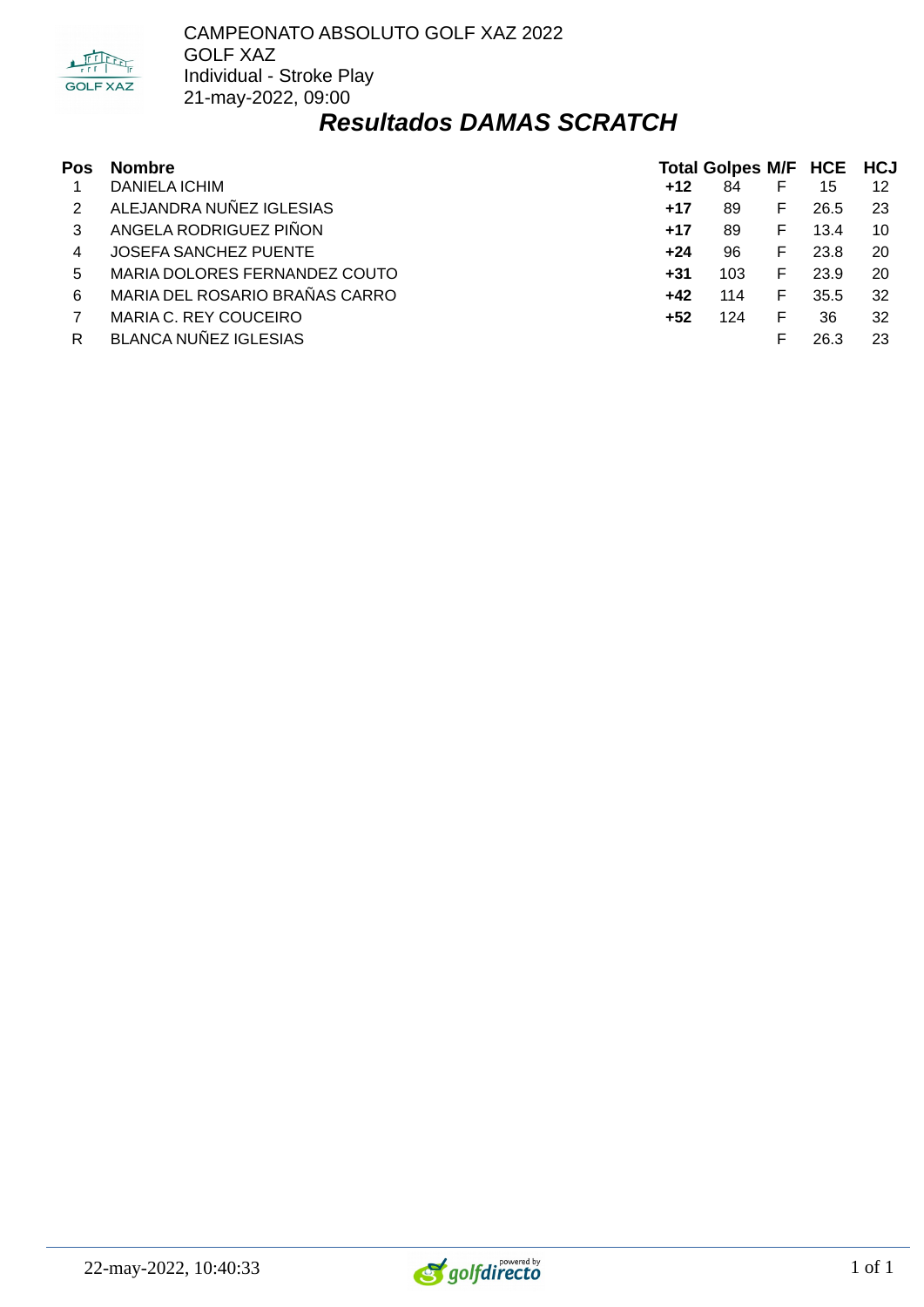

### *Resultados DAMAS 3ª CATEGORÍA + 4ª CATEGORÍA*

| Pos            | Nombre                        |       |      | <b>Total Golpes M/F HCE HCJ</b> |        |      |  |
|----------------|-------------------------------|-------|------|---------------------------------|--------|------|--|
|                | DANIELA ICHIM                 | $+12$ | 84   | E.                              | -15    |      |  |
|                | 2 ANGELA RODRIGUEZ PIÑON      | $+17$ | -89  |                                 | F 13.4 | - 10 |  |
| $\mathcal{S}$  | JOSEFA SANCHEZ PUENTE         | +24   | 96   | F.                              | 23 R   | - 20 |  |
| $\overline{4}$ | MARIA DOLORES FERNANDEZ COUTO | $+31$ | 103. | E.                              | 23.9   | - 20 |  |
| R.             | BLANCA NUÑEZ IGLESIAS         |       |      | F.                              | 26.3   |      |  |